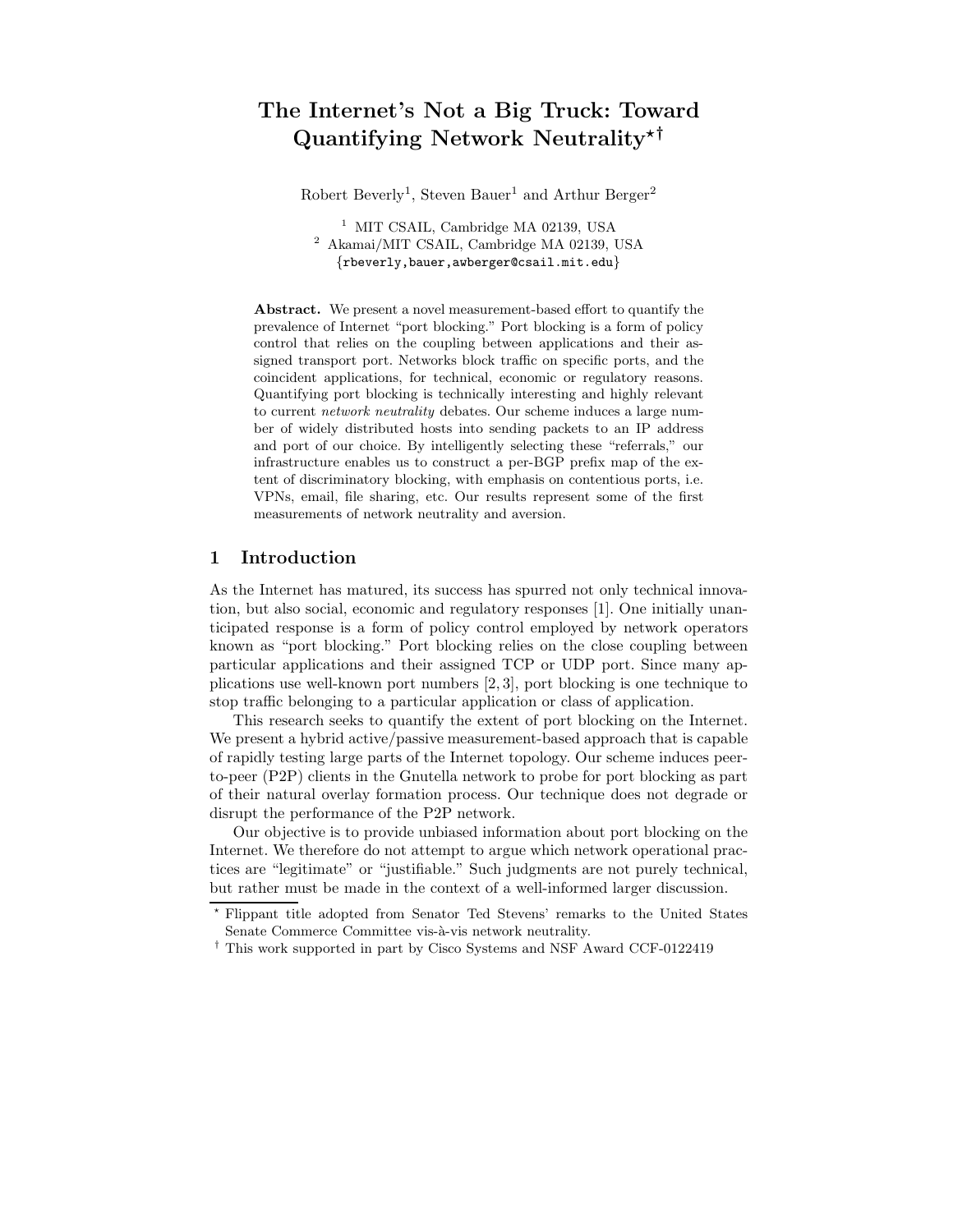The prevalence and type of port blocking is of technical interest to application developers and academics but, perhaps more importantly, has prominently arisen in regulatory and policy debates – in particular debates over network neutrality [4, 5]. For example, the United States FCC recently ordered a provider to cease port blocking a competing telephony service [6].

"Allowing broadband carriers to control what people see and do online would fundamentally undermine the principles that have made the Internet such a success." – Vint Cerf [7]

Unfortunately, many underlying arguments that guide neutrality discussions are based on assumptions rather than careful measurement. While many definitions of neutrality exist, port blocking is an important and well-defined dimension of the debate. Port blocking is a simple and cheap mechanism for operators to control the type of traffic on their network. Indeed blocking can be employed for altruistic reasons, for instance to staunch the spread of Internet worms [8], or as a security measure to protect potentially vulnerable applications [9]. However, providers also leverage blocking for anti-competitive or economic purposes, for example blocking high-bandwidth file sharing applications or forcing subscribers to use their provider's email gateway [10–13].

Our primary contribution is the design and implementation of a novel methodology for measuring Internet port blocking. Based on initial measurements collected to date, the methodology seems to hold significant promise for systematic large-scale measurement of the port blocking dimension of network neutrality.

# 2 Measuring Port Blocking

In designing a methodology for measuring the extent and nature of Internet port blocking, we first examine what such measurements should include:

- $-$  **Generality:** Test any arbitrary port number in the 16-bit range allocated to the TCP and UDP protocols, i.e.  $(0, 2^{16}-1]$ . Several ports bear special notice such as HTTP (port 80), SMTP (port 25), P2P file sharing, virtual private networks and games. These applications are some of the most contentious.
- $-$  **Range:** Test a wide range of networks across the entire Internet.
- $-$  **Quantity:** Test a large number of hosts across the entire Internet.
- **Minimal Participation:** Assume no active, coordinated or cooperative participation from remote hosts.

Active client participation, such as that used in the Spoofer Project [14] or the IPPM metrics [15], would enable us to comprehensively test a wide range of ports and even quality of service properties. However, per our last requirement above, we cannot assume active participation since it is at odds with testing a large quantity and range of networks. The seemingly difficult problem is to induce hosts, randomly distributed on the Internet, to send packets to a destination and port of our choice. Our approach uses clients participating in the Gnutella P2P file sharing overlay in a novel manner to accomplish the aforementioned goals.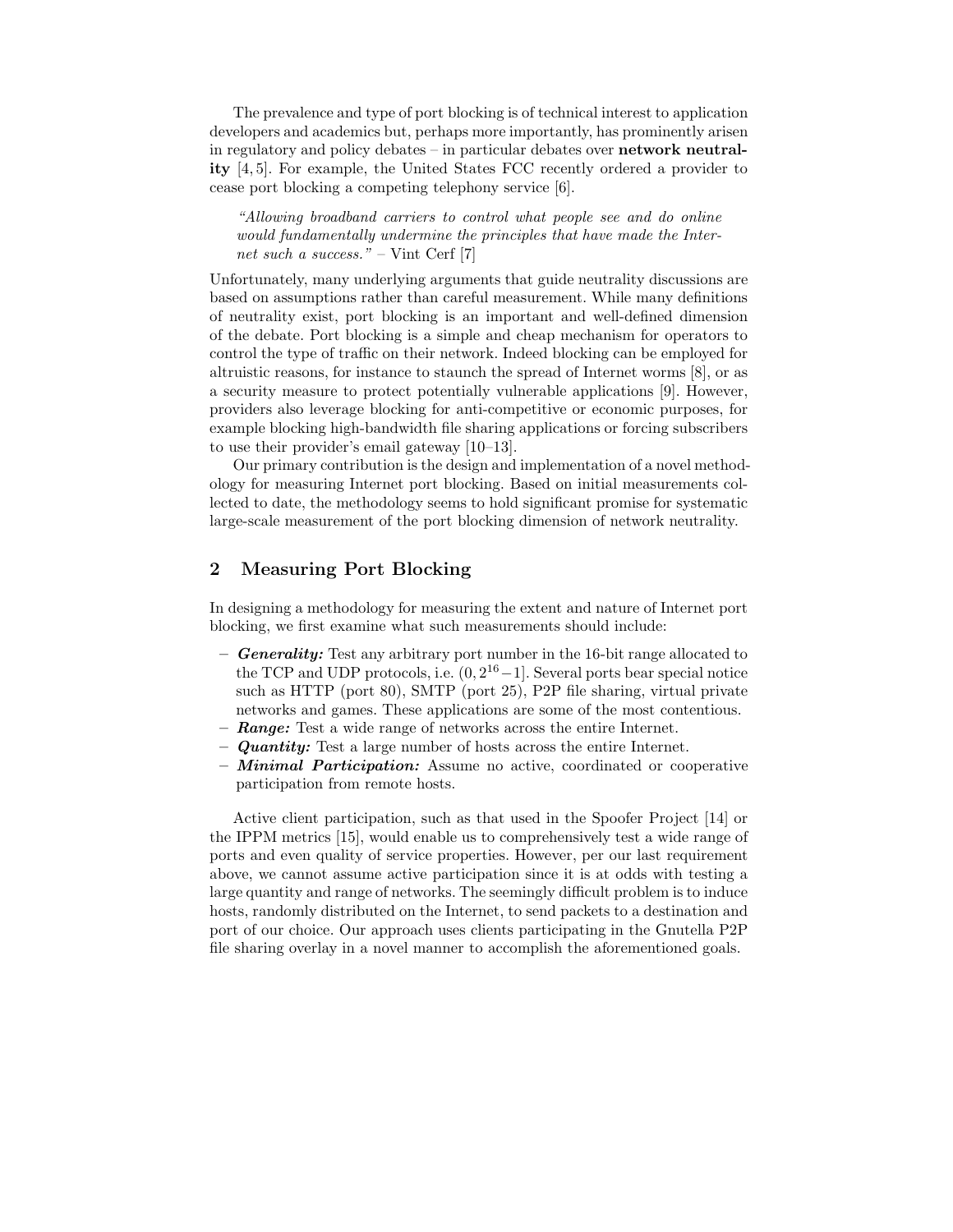#### 2.1 Functional Overview

Unstructured overlays such as Gnutella allow nodes to interconnect with minimal constraints. To scale, they rely on a two-level hierarchy of leaves and "Super-Peers" [16]. The Gnutella overlay is formed organically with SuperPeers actively managing the number of connections they maintain both to other SuperPeers and to leaves [17]. A peer can turn away connection requests via a busy message. The busy response also includes other peers to try so that new nodes can bootstrap. Nodes successively attempt connections to peers until they find a stable set of links. Our system crucially relies on the fact that this busy "referral" includes both the IP address and port number of other peers to contact.

Figure 1 depicts the high-level architecture of our system (the complete system is described in §2.4). We manage two separate machines, a Rogue SuperPeer (RSP) and a measurement host. The RSP joins the Gnutella SuperPeer mesh and routes queries and responses according to the normal Gnutella protocol. Once connected, the presence of our RSP is advertised by other SuperPeers. When new leaf node clients attempt to connect to our RSP (step 1), it sends a busy message and deterministically advises the client to try connecting to our measurement host (step 2). In this fashion, we have effectively tricked the client into sending a packet to the IP and port number of our choosing (step 3).



Fig. 1. Methodology: The Rogue SuperPeer joins the Gnutella network. (1) Client attempts to connect; (2) RSP rejects, referring the client to a measurement host under our control; (3) By correlating connections, we map Internet port blocking.

Any distributed system which allows arbitrary redirection messages is suitable for our task, for instance Bittorrent, HTTP links, etc. However, we use Gnutella as it easily facilitates global advertisement of the presence of our RSP. Additionally, the size and scope of the Gnutella network, approximately 2 million users [18], allows our method to elicit a high number of connections and thus redirect them for measurement purposes. Note that the initial SYN sent by clients does not contain data and hence is not affected by middle boxes that might drop packets based upon deep packet inspection.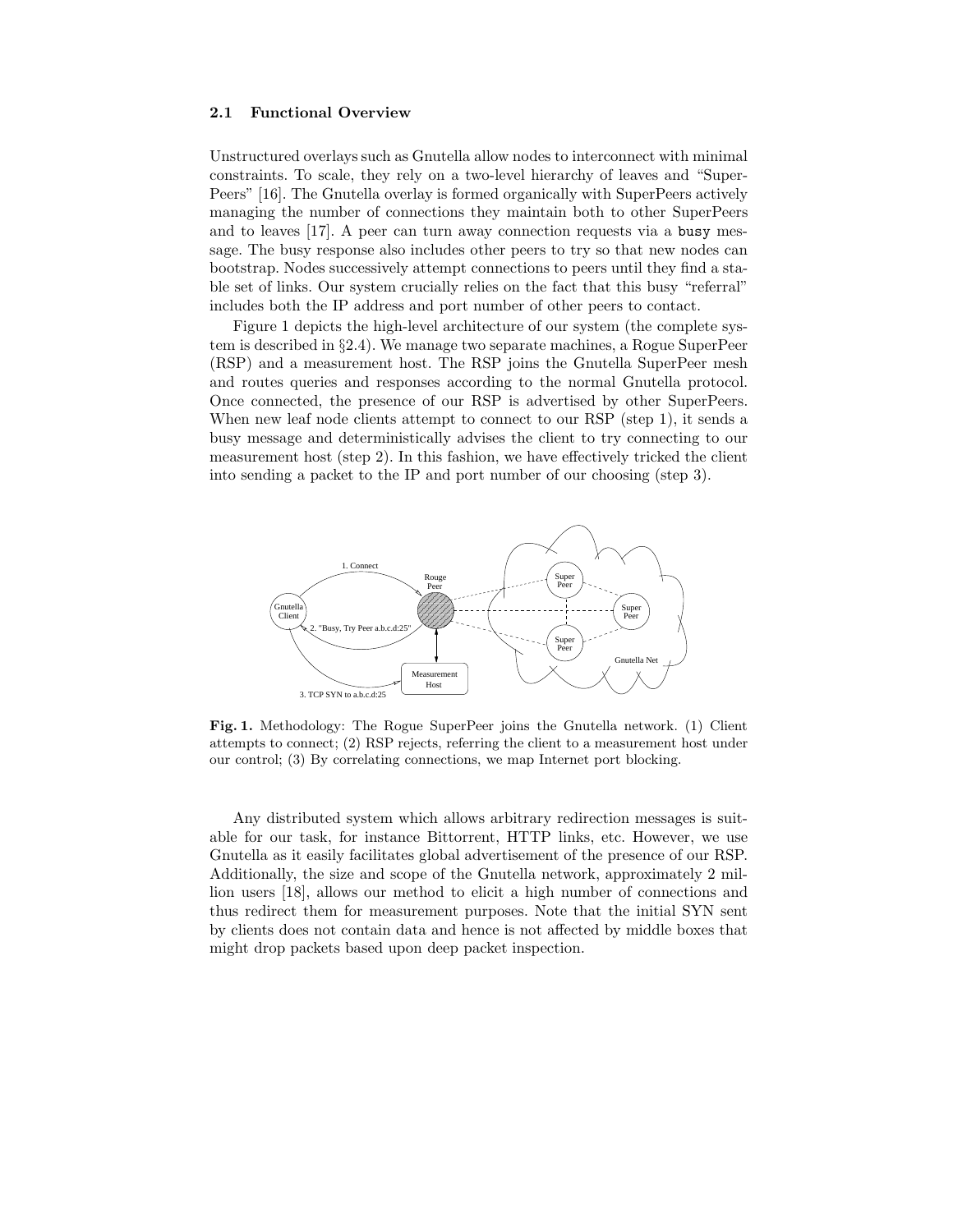#### 2.2 A Map of Internet Port Blocking

Consider a client c residing on network  $W$ , i.e.  $c$ 's IP address belongs to  $W$ . If  $c$  follows the busy referral from our RSP and connects on port  $p$ , we conclude that W does not block  $p$  (and thus is neutral to applications that use port  $p$ ). However, the client  $c$  may not follow the referral or attempt the connection. Our measurement host must disambiguate whether the absence of a connection from  $c$  implies that W blocks  $p$ , or  $c$  never attempted to connect.

By intelligently selecting  $p$  in the busy redirect message of step 2 in Figure 1 on the basis of the client's network  $W$ , we overcome this ambiguity. We use a BGP routing table [19] to associate the client's IP address with BGP prefix b in the set of advertised prefixes B (i.e. a map of *client's*  $IP \mapsto b \in B$ ). Once our measurement host receives a successful attempt from a  $(p, b)$  pair, the RSP does not attempt to test  $p$  for any future clients connecting from  $b$ . Next, we detail the system's port selection process in the face of uncertainty.

#### 2.3 Probabilistic Inference

If a particular client does not heed the busy referral message, probabilistically the system will encounter another client that does. In the limit, our measurements can construct an accurate picture of the extent of discriminatory network port blocking. To formalize the conditions under which there is a high probability that a given network is blocking traffic, we first give the definitions in Table 1.

| $f/IP$ ) = $b \in B$      | A function $f()$ on an IP address $IP$ that gives an identifier b in                                  |
|---------------------------|-------------------------------------------------------------------------------------------------------|
|                           | the set of all BGP prefixes $B$                                                                       |
|                           | $P = \{p p \in \mathbb{N}, 0 < p < 2^{16}\}\$ The set $\overline{P}$ of all possible TCP or UDP ports |
| $n(p, b) \in \{0, 1\}$    | A binary indicator variable. Is "1" (respectively "0") if IP traffic                                  |
|                           | with destination port $p$ is allowed (respectively blocked) on the                                    |
|                           | path from originating BGP prefix b to the measurement host.                                           |
| $H(p, b, i) \in \{0, 1\}$ | A binary indicator variable. Is "1" (respectively "0") if the mea-                                    |
|                           | surement host observed (respectively did not observe) a packet                                        |
|                           | destined to port $p$ from any of $i$ clients with IP addresses in                                     |
|                           | prefix $b$ .                                                                                          |

Table 1. Formal Definitions for Blocking Inference

Given that the measurement host observes a packet,  $H(p, b, i) = 1$ , we trivially conclude that traffic to port p is allowed:  $P(n(p, b) = 1|H(p, b, i) = 1) = 1$ . Not as trivial is the probability that traffic to port  $p$  is blocked, given that no packet was observed,  $P(n(p, b) = 0|H(p, b, i) = 0)$ . By Bayes' Theorem:

$$
P(n(p, b) = 0|H(p, b, i) = 0) = \frac{P(H(p, b, i) = 0|n(p, b) = 0)P(n(p, b) = 0)}{\sum_{j=\{0,1\}} \left( P(H(p, b, j) = 0|n(p, b) = j) P(n(p, b) = j) \right)}
$$
\n(1)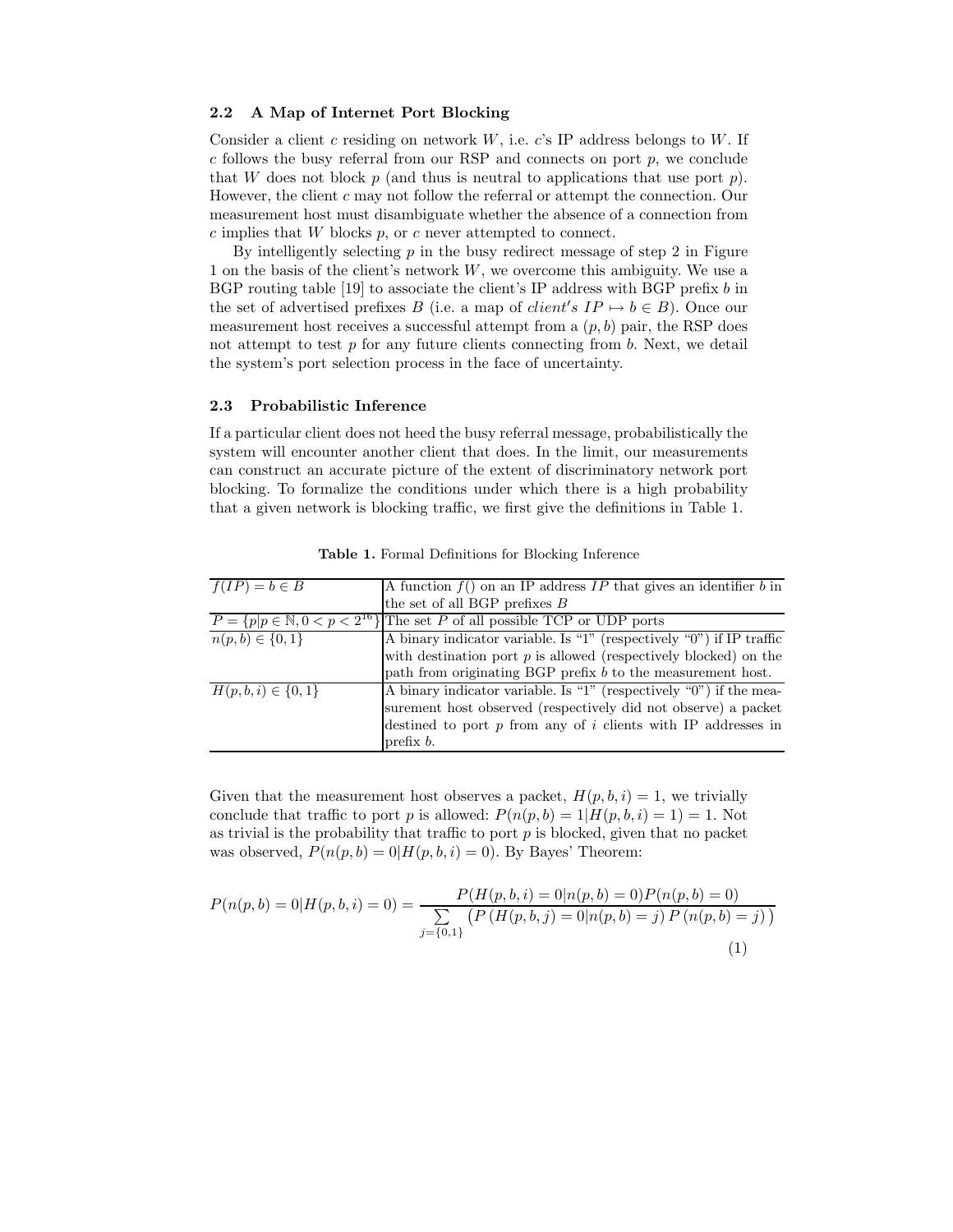Since no packet will be observed if indeed traffic to the port is blocked, we have that  $P(H(p, b, i) = 0|n(p, b) = 0) = 1$ . Empirically (see §3.1), we find that the probability that a Gnutella client does not use the p reference the RSP passes along is approximately 0.8, which we conservatively estimate as 0.9. Assuming independence across the i clients, the probability no packet is observed if indeed traffic to the port is allowed is  $0.9^i$ , i.e.  $P(H(p, b, i) = 0 | n(p, b) = 1) = 0.9^i$ . Prior to our observations, we assume no information as to whether the port is blocked, and equal prior probabilities:  $P(n(p, b) = 1) = P(n(p, b) = 0) = \frac{1}{2}$ . Substituting into  $(1)$ , we obtain the probability that traffic to port p is blocked given that no packet was observed:

$$
P(n(p, b) = 0|H(p, b, i) = 0) = \frac{1}{1 + 0.9^{i}}
$$
\n(2)

 $\approx 1 - 0.9^i$  for  $0.9^i$  small (3)

We wish to set i such that if our measurement host does not receive a packet pair  $(p, b)$  after i redirect messages to hosts residing in prefix b, then the probability is suitably large that port  $p$  is indeed blocked. Choosing  $i$  such that

$$
P(n(p, b) = 0|H(p, b, i) = 0) = 0.995 \Rightarrow i = \log_{0.9}(0.005) \approx 50
$$
 (4)

Thus, we must send  $\approx 50$  referrals to b for p to conclude, with probability 0.995, that port p is blocked on the path from b to the measurement host  $\Box$ .

#### 2.4 Full Methodology Design

Based on the prior discussion, we present the full system methodology in Figure 2, an augmented version of Figure 1. All state is maintained in a database. The RSP and measurement hosts asynchronously read and write to the database to update the current state. The database also facilitates later off-line analysis.

Both the RSP and measurement host interface with a BGP database, built from a routeviews [19] table, that provides a mapping between an IP address and the longest matching prefix to which that address belongs. Each unique prefix is assigned a unique identifier in the database.

The "NextPort updater" is a process which runs every five minutes. The updater implements the logic in  $(\S2.3)$  to intelligently update the database's notion of which port the RSP gives out in the next referral for a particular prefix in order to glean the most information. The updater orders the choice of  $p$  according to those most likely to be blocked, e.g. VPNs, file sharing, etc. Appendix A gives a complete description of the ports we explicitly test.

Lastly, the measurement host implements a front-end multiplexer which transparently redirects traffic from any incoming port to the port on which the SuperPeer is listening. In this fashion, clients connect to an actual SuperPeer irrespective of the port in the RSP's referral messages.

<sup>&</sup>lt;sup>3</sup> One could choose to assume prior information. Suppose  $P(n(p, b) = 1)$  is set equal to δ, and  $P(n(p, b) = 0) = 1 - δ$ . Then equation (2) becomes  $P(n(p, b) = 0|H(p, b, i)$ 

<sup>0) =</sup>  $\frac{1}{1+0.9i *δ/(1-δ)}$  ≈ 1-0.9<sup>*i*</sup> \*δ/(1-δ). And (4) becomes *i* = log<sub>0.9</sub>(0.005\*(1-δ)/δ).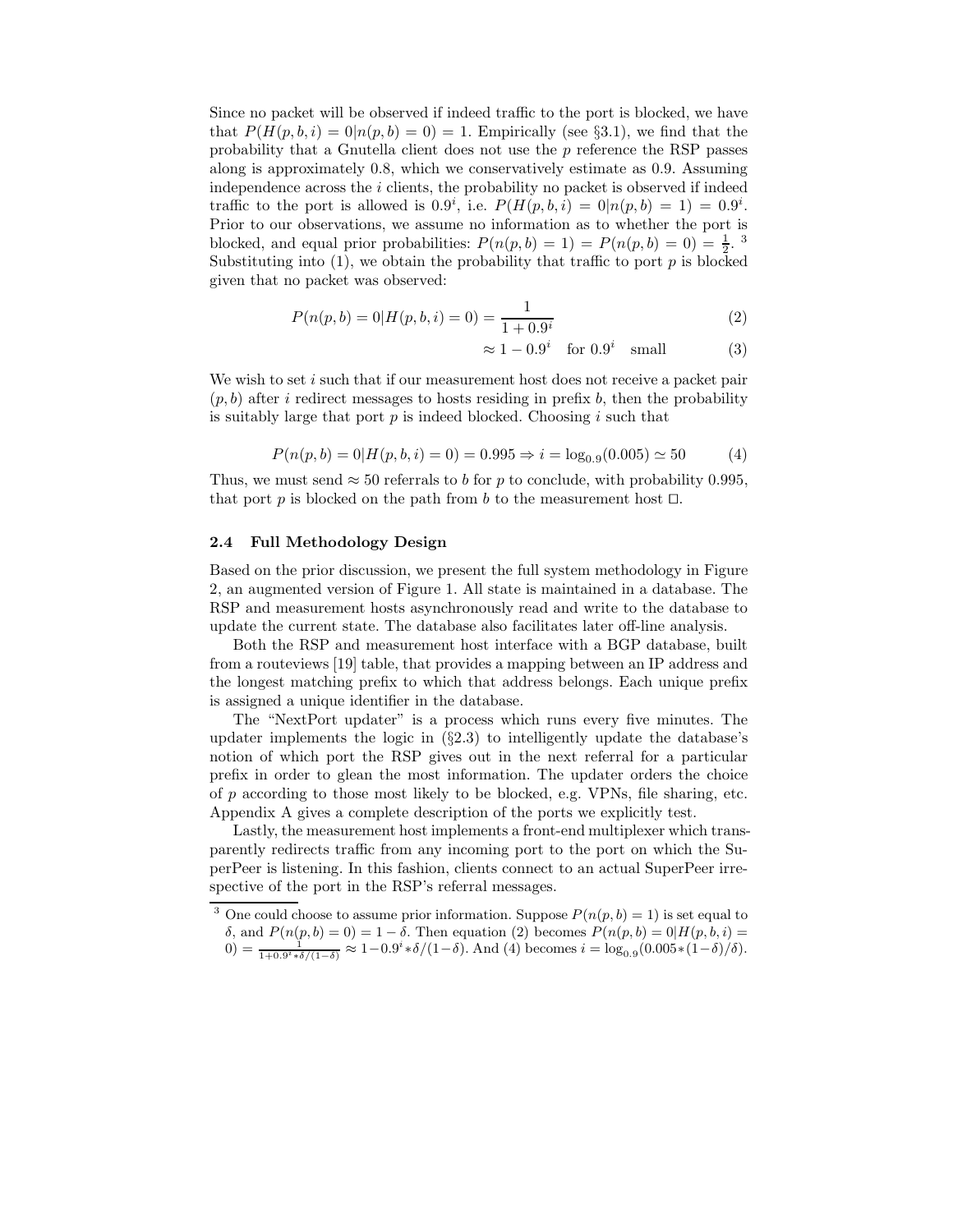

Fig. 2. Full Port Blocking Measurement Methodology

# 3 Results

We collected data using our infrastructure over two months in order to validate the methodology, refine testing and gather results. While our experiment is ongoing, these initial results are very promising. The anonymized data from this study is publicly available from: http://ana.csail.mit.edu/rsp.

#### 3.1 Efficacy of Methodology

The efficacy of our methodology depends firstly on issuing referrals to many Gnutella clients distributed across many networks. As seen in Table 2, over two months our RSP sent approximately 150k referrals to 72k unique Gnutella clients. These clients represent some 31k different global BGP prefixes, a nontrivial fraction of the Internet.

|                                          | Count   | Rate             |
|------------------------------------------|---------|------------------|
| Unique BGP Prefixes                      | 31.219  | $\sim 7$ /Minute |
| SYN Packets Received 973,865 21.0/Minute |         |                  |
| Unique IP Sources                        | 328.437 | $7.4$ /Minute    |
| Unique Gnutella Peers                    | 72.544  | $1.6$ /Minute    |
| Referrals Sent                           | 147,581 | $3.3$ /Minute    |

Table 2. Collection Statistics, Period: 02-Oct-2006 to 02-Dec-2006

Second, Gnutella clients which receive the specially crafted referrals from the RSP must follow the referral, i.e. attempt a connection on the basis of the referral, a non-negligible fraction of the time. Since a Gnutella client attempts only to find a stable set of connections into the network, it is unsurprising that not all potential SuperPeers are explored. We observe variability in the fraction of referrals that clients follow. Figure 3 depicts the fraction of followed referrals versus the cumulative fraction of clients.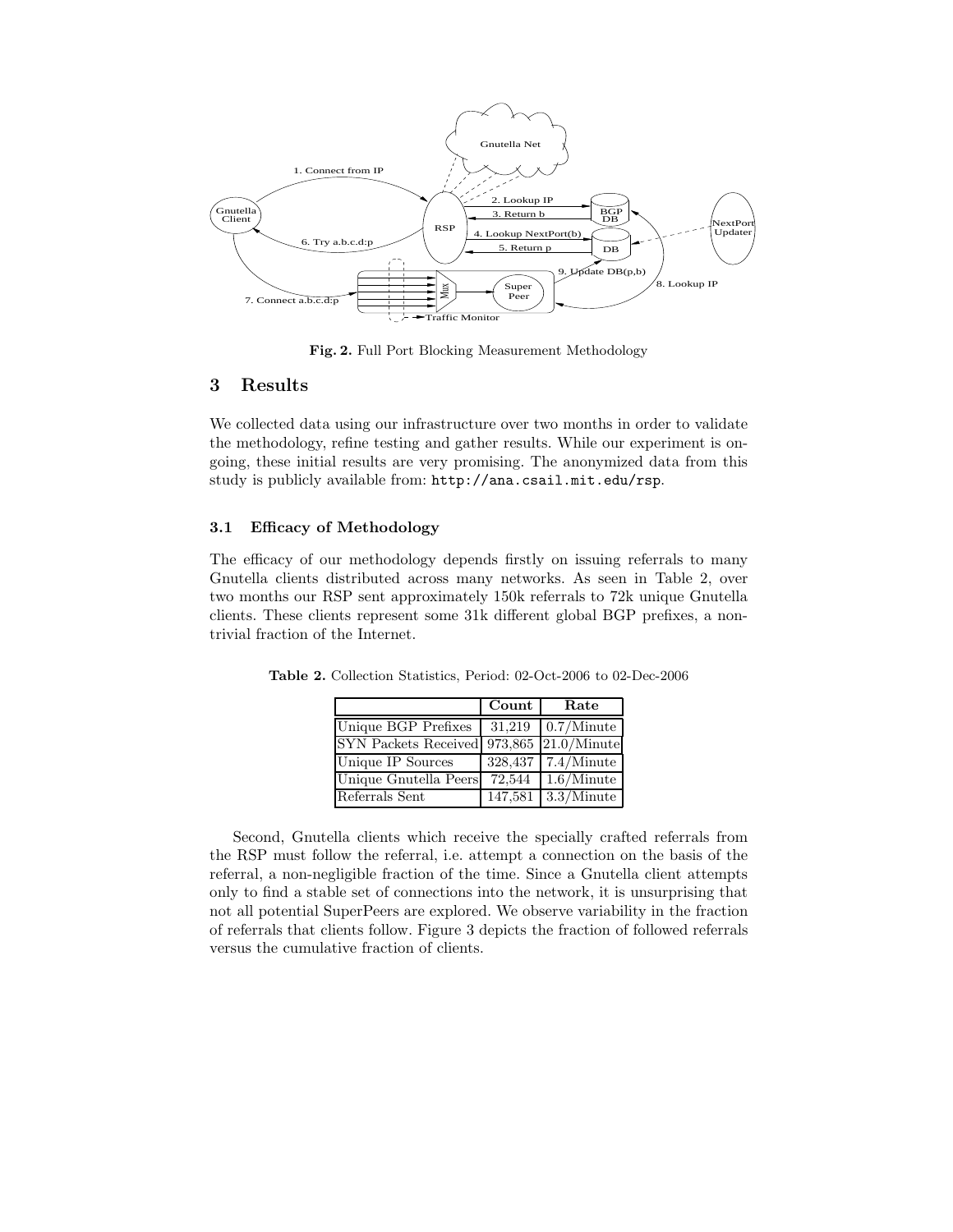Fully 78% of the clients to which which our RSP sends referrals never result in a connection attempt. However, approximately 5% of the clients take half of all referrals and another 10% follow all referrals. Manual inspection of the clients which follow all referrals suggests that these clients are actually Gnutella network spiders. Because the spiders attempt to search and index the network, they follow all possible links in the overlay.

Thus, our referral methodology operates exactly as anticipated and allows us to build a map of port blocking given a sufficiently large collection window. The measured 78% non-connection attempt rate corresponds directly to the conditional probability of a Gnutella client not following an RSP reference from equation (2):  $p(H(p, b, 1) = 0 | n(p, b) = 1) = 0.78$ .



Fig. 3. RSP Referral Efficacy: proportion of referrals followed vs. cumulative fraction of clients

Note that we record incoming connection attempts from clients the RSP has not interacted with and ports for which the RSP has not handed out referrals. On inspection, these connections appear to be from malicious hosts and malware performing random scanning. As this connection information is in some sense additional data for free, we include it in our analysis.

#### 3.2 Observed Port Blocking

Given the approximately 1M incoming SYN packets observed by our measurement SuperPeer and induced by our RSP, we can begin to make per-BGP prefix inferences of port blocking. In this initial analysis we restrict our definition of blocking to blocking at any point along the path from the client to our servers; in future work we plan to use additional techniques to understand individual autonomous system behavior. Of the 31,000 prefixes, we find 256 prefixes which exhibit blocking for one or more ports as determined by Equation (4). Let  $\alpha_p$  be the ratio of number of inferred prefixes blocking  $p$  to the total number of prefixes for which our measurement host has classified. Let  $\# \{A\}$  denote the number of elements in set A. Then formally:

$$
\alpha_p = \frac{\#\{b \text{ such that } n(p, b) = 0\}}{\#\{b \text{ such that } n(p, b) = 0\} + \#\{b \text{ such that } n(p, b) = 1\}}
$$
(5)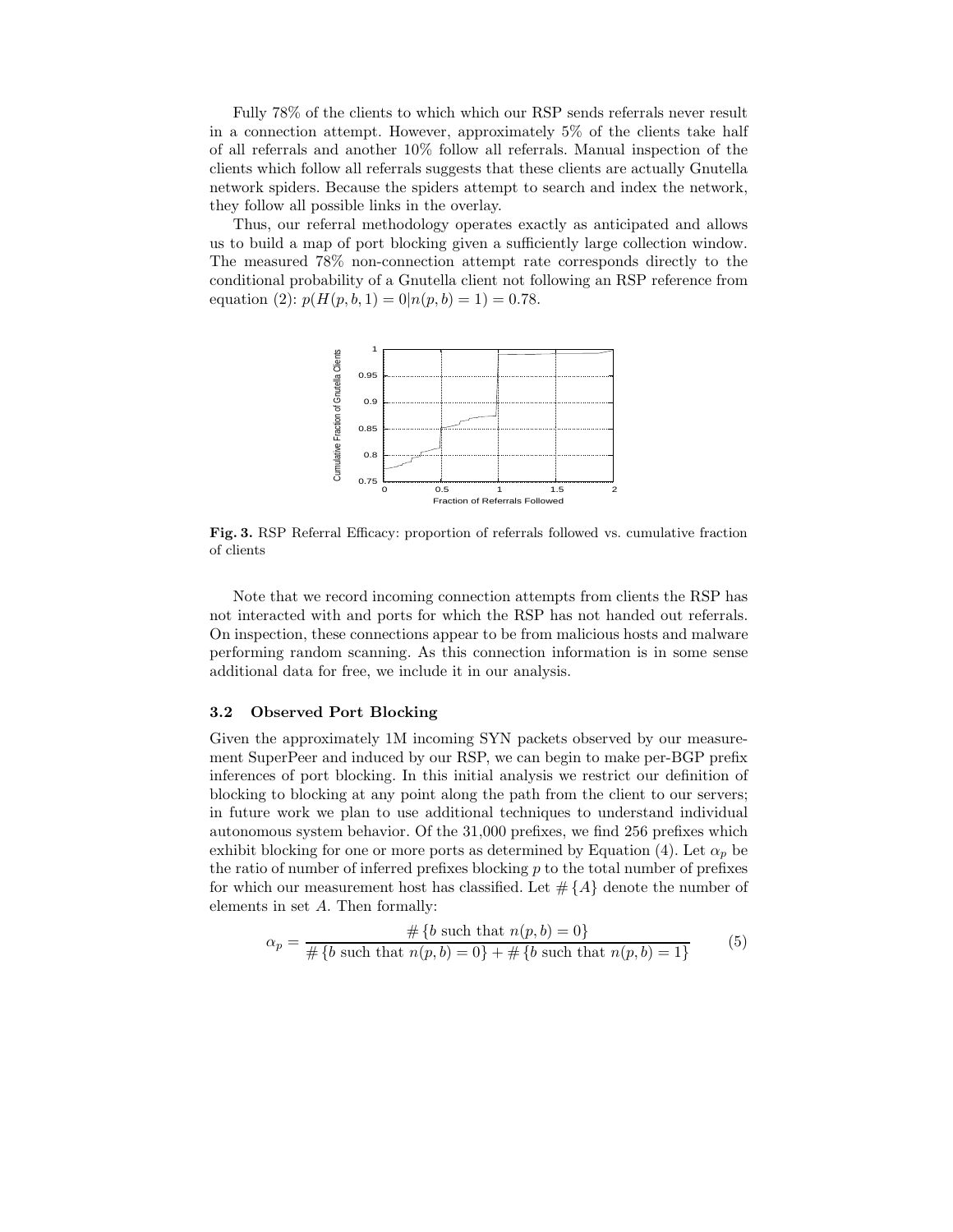Figure 4 shows the relative incidence of port blocking by giving p versus  $\alpha_p$ for  $\alpha_p > 0$   $\forall p$ . We use  $p = 6969$  as a control group as this port is unassociated with any applications or vulnerabilities and is typically unblocked.



Fig. 4. Per-port  $\alpha$ : blocked versus total inferences over observed BGP prefixes.

We highlight only the most interesting results due to space constraints. The most frequently blocked port is 136, the collateral damage port which we discuss in (§4). The three lowest  $\alpha_p$  in descending order are HTTP, Control and Gnutella which matches our intuitive notion of commonly open ports and serves as a methodology litmus test. Email ports (25, 110, 161, 143) are more than twice as likely to be blocked as our control port. Port 1434 was widely blocked due to a worm [8] and shows prominently three years after the initial outbreak. FTP, SSH, Bittorrent and VPNs round out the remaining top blocked ports.

Manual inspection of the BGP prefixes to which blocking is attributed reveals several ISPs and universities blocking outgoing P2P ports (1214, 4662, 6346, 6881). We find Canadian and US ISPs as well as a Polish VoIP prefix blocking Skype. Email, especially outbound port 25 (SMTP) is blocked by several large cable and DSL Internet providers as well as large hosting services.

#### 3.3 Measurement Bias

We obtain unbiased measurements from a non-trivial portion of the Internet  $(\approx 31k$  BGP prefixes, cf. Table 2). However, our methodology cannot obtain measurements from networks which use content filtering to disallow Gnutella (the RSP listens on the non-default port 30494 to avoid port filtering). Thus, any extrapolation of our results to a characterization of the larger Internet is potentially biased. Networks that we have yet to measure could block more or fewer ports or different ports than those seen in existing results.

Since we wish to measure service provider discriminatory blocking, we analyze our data on the basis of BGP prefix aggregates. We reason, but do not prove, that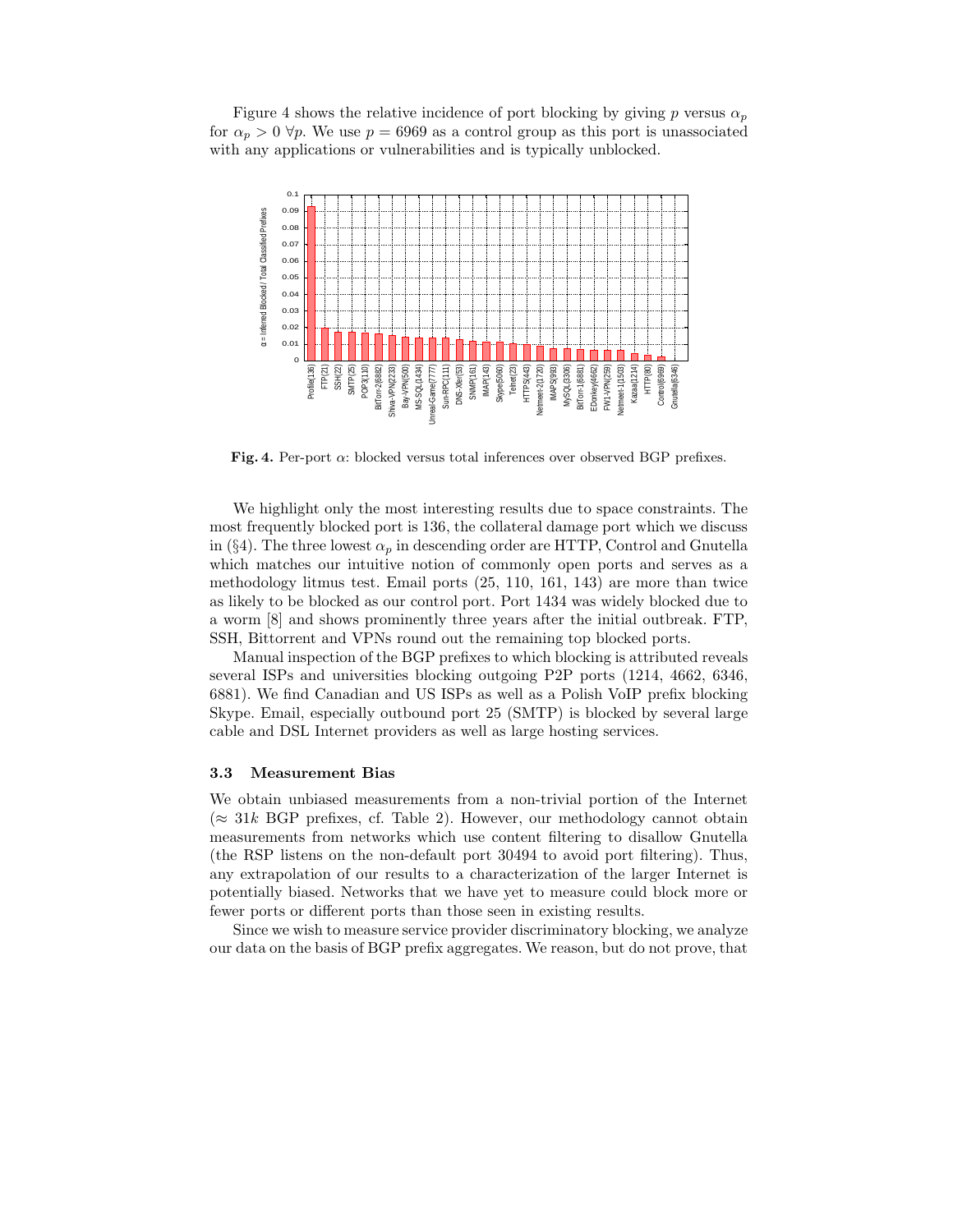while an individual customer of an ISP, say a corporation or university, may block Gnutella, it is unlikely that of the ISP's customers ISP block Gnutella. A single reachable node facilitates inference for that ISP. The breadth and scope of the BGP prefixes for which we have data suggest that the qualitative characteristics of blocking in our sample is likely representative of a significant fraction of the Internet. Our ongoing work seeks to further substantiate this characterization.

## 4 Discussion, Future Research and Conclusion

Understanding common operational practices on the Internet is particularly important as these practices are under close scrutiny in the network neutrality debates. While our data cannot answer which practices should be acceptable, the distribution of practices across different types of providers (c.f. academic and commercial) may provide insights into provider intentions.

For instance, the MIT network drops traffic destined for TCP ports 135 and 137-139, ports associated with Microsoft file sharing. With the same intent, but slightly different effect, Comcast residential broadband blocks the entire 135-139 port range [11]. Interestingly, Comcast's policy results in the collateral blocking of port 136, assigned to the innocuous Profile naming service [2]. The fact that MIT and other non-profit organizations block the Windows file sharing ports potentially provides justifiable evidence that Comcast's intentions in blocking the same ports are not abuses of market power. Indeed, here the motivation for blocking is based upon operators' concerns for end-user security and privacy.

Given the infancy of our scheme and the broader evolution of network neutrality, we expect this work to pose as many questions as it answers. By continuing to collect data, we can form a more complete picture of blocking, not only in terms of ports but also networks, autonomous systems and addresses.

Beyond the methodology in this paper there are several interesting and hard data analysis problems we plan to investigate. First, port-specific traceroutes to clients in our study could reveal ingress properties, filtering asymmetry and yield useful path information. By finding partially coincident AS paths with opposite blocking policies, we can infer where in the network blocking occurs. Finally, our data can shed light on the evolution of blocking over time.

Our results represent some of the first measurements in the space of neutrality and discrimination. We hope our findings will better inform the network neutrality debate by providing data on which to make informed decisions.

## Acknowledgments

We thank David Clark, Neil Gershenfeld, Sachin Katti, Enoch Peserico, Karen Sollins and our reviewers for support, discussions and invaluable feedback.

### References

1. kc Claffy: Top problems of the Internet and what can be done to help. In: AusCERT. (2005)